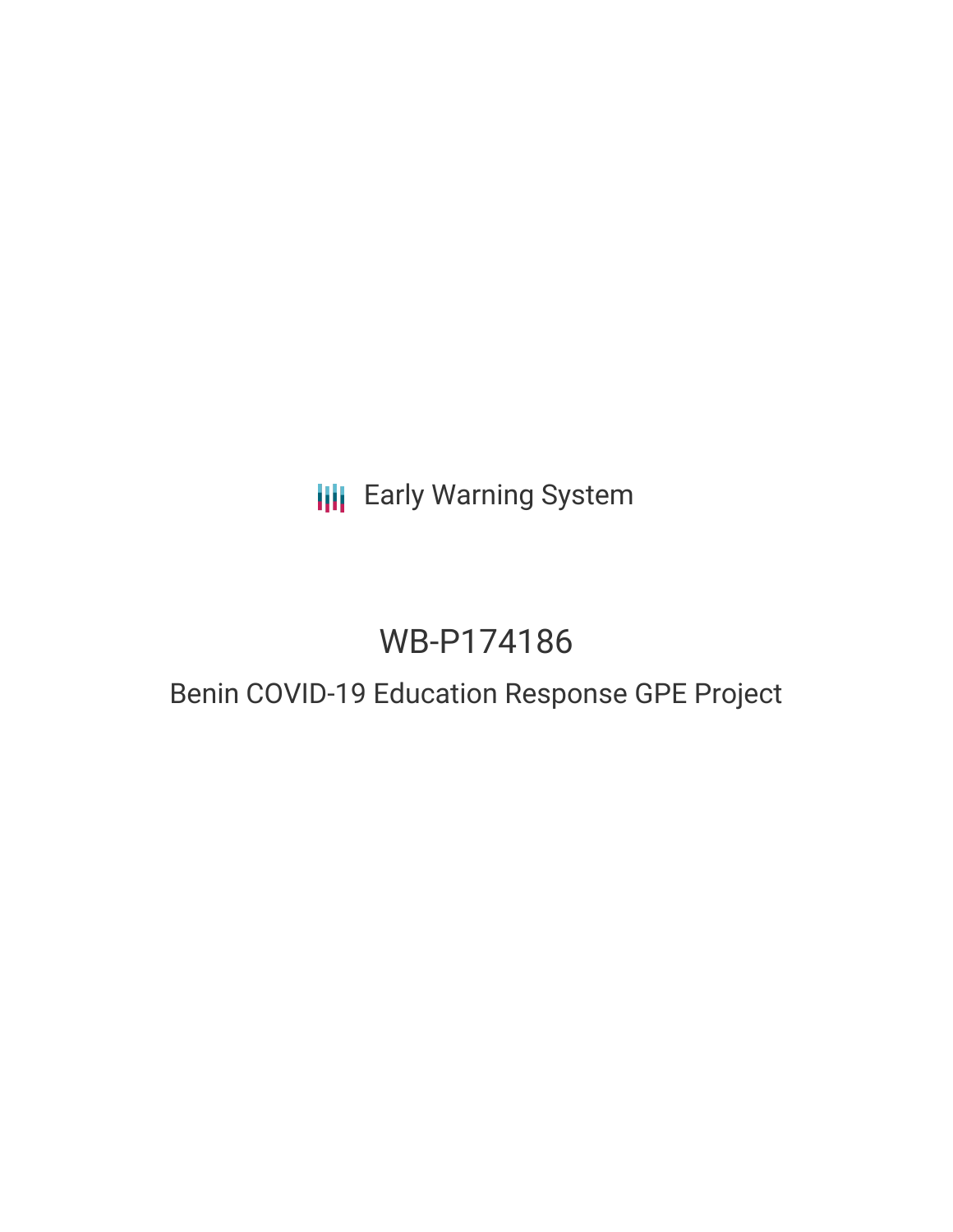

#### **Quick Facts**

| <b>Countries</b>               | Benin                       |
|--------------------------------|-----------------------------|
| <b>Financial Institutions</b>  | World Bank (WB)             |
| <b>Status</b>                  | Approved                    |
| <b>Bank Risk Rating</b>        | U                           |
| <b>Voting Date</b>             | 2020-09-09                  |
| <b>Borrower</b>                | Government of Benin         |
| <b>Sectors</b>                 | <b>Education and Health</b> |
| <b>Investment Type(s)</b>      | Grant                       |
| <b>Investment Amount (USD)</b> | $$6.85$ million             |
| <b>Project Cost (USD)</b>      | $$6.85$ million             |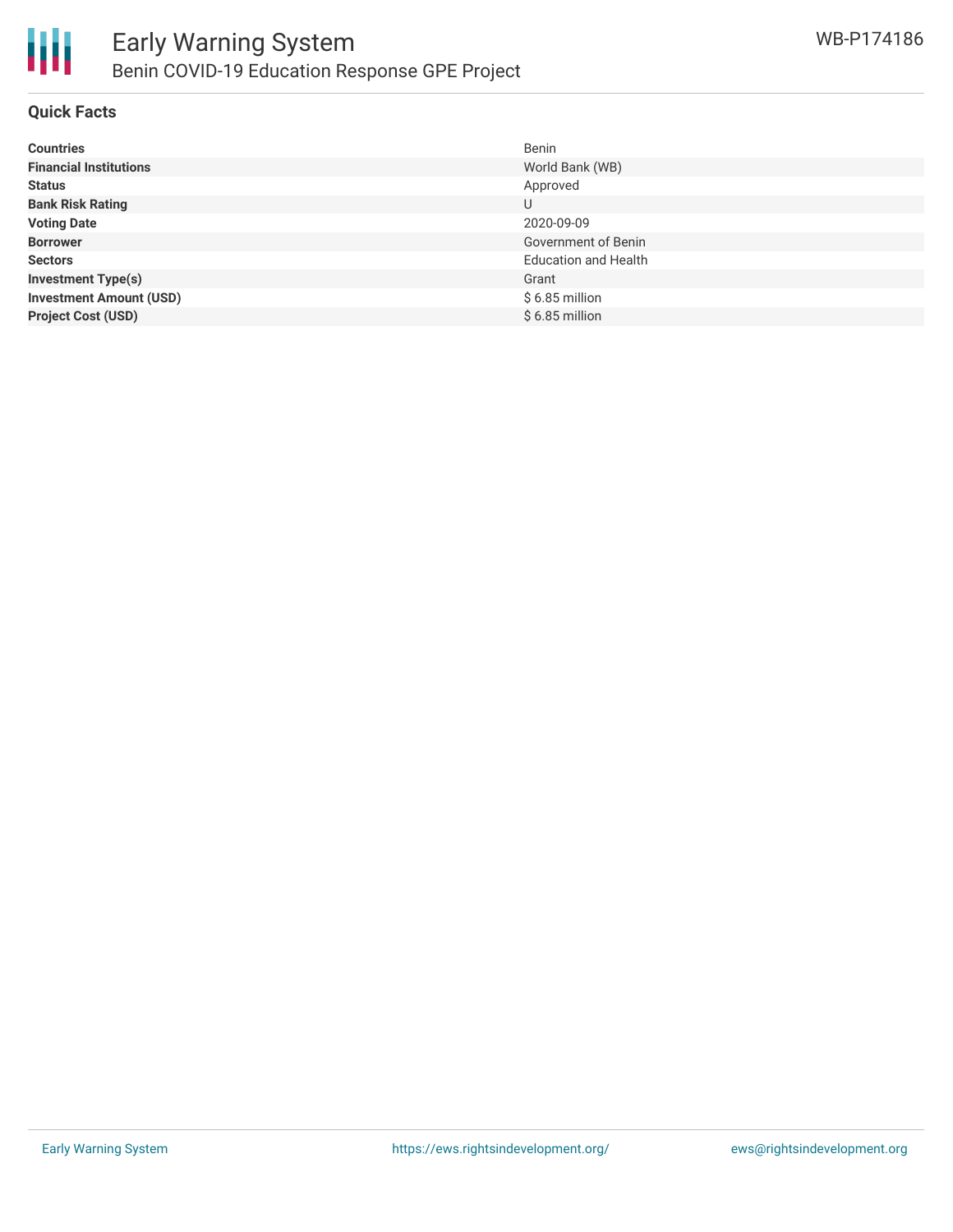

#### **Project Description**

According to bank documents, the project aims to: (a) ensure continuity of teaching during and after the COVID - 19 pandemic, particularly in deprived communes in the Recipient's territory; and (b) increase the Government's preparedness to mitigate the effects of future crises.

The World Bank has classified this project as having Moderate environmental and social risks.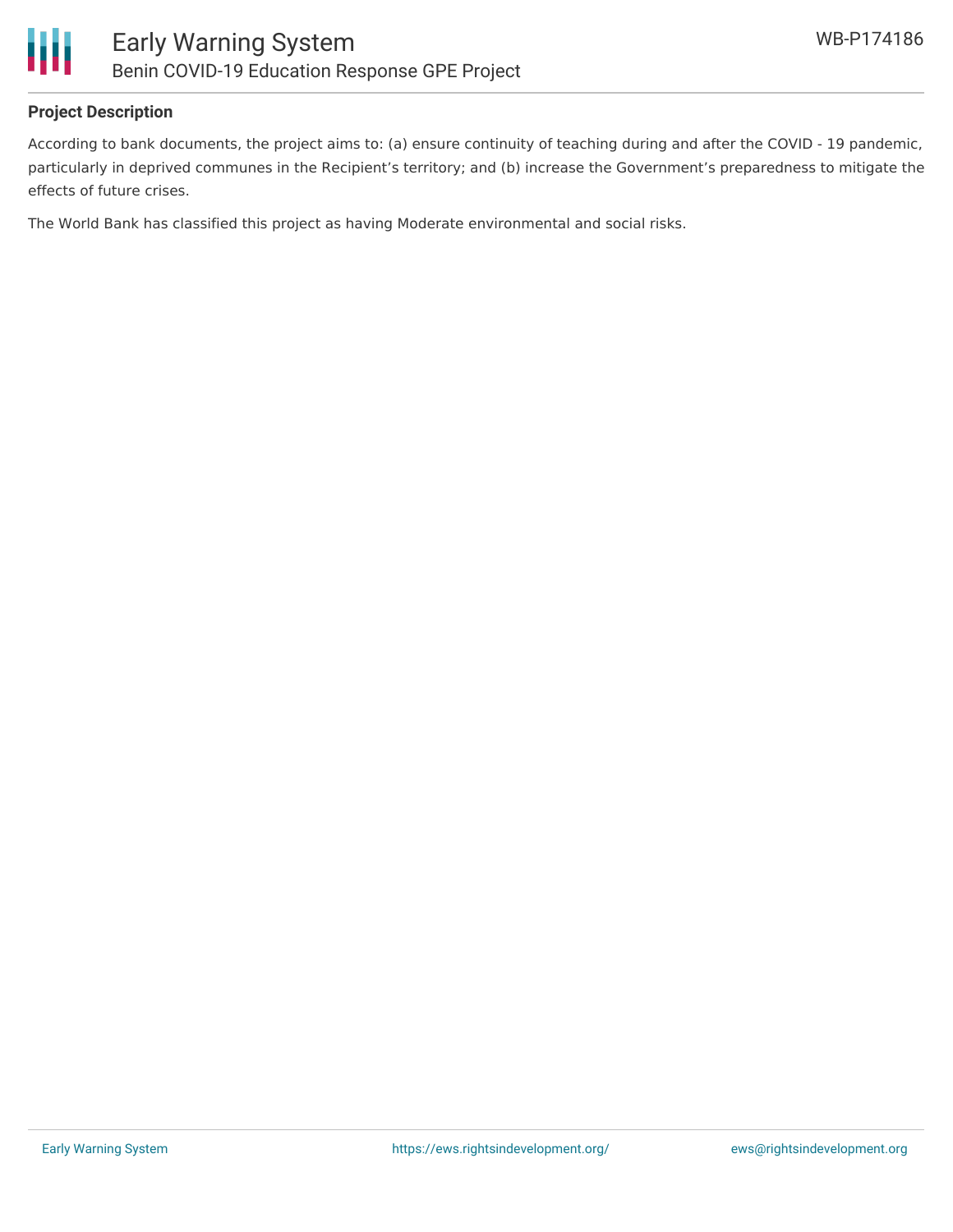

#### **Investment Description**

World Bank (WB)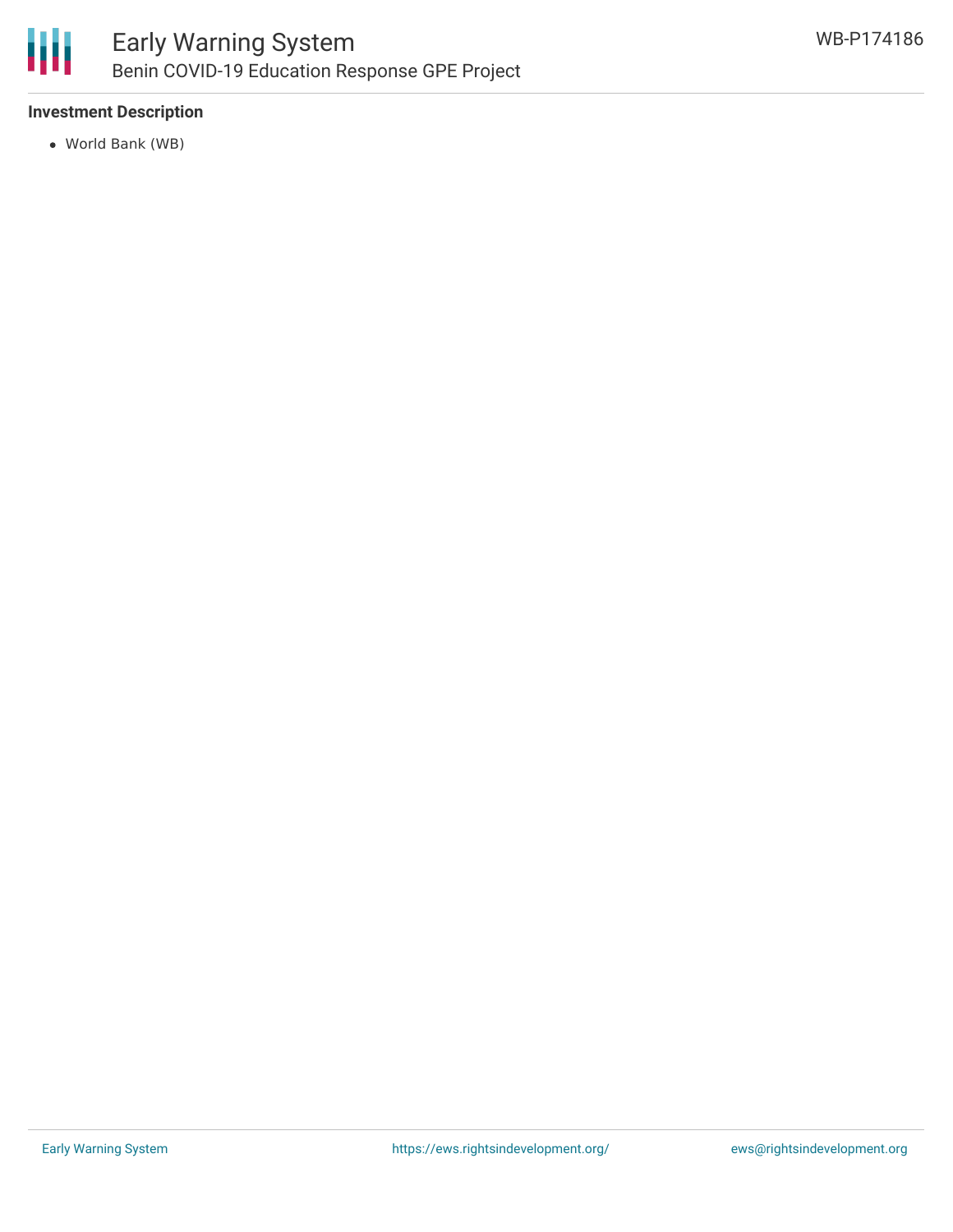



#### **Contact Information**

**Ministry of Economy and Finance**

Romuald Wadagni, Minister

[spmef@finances.bj](mailto:spmef@finances.bj)

### **Ministry of Pre and Primary Schools**

Salimane Karimou, Minister

[salimane.karimou@yahoo.com](mailto:salimane.karimou@yahoo.com)